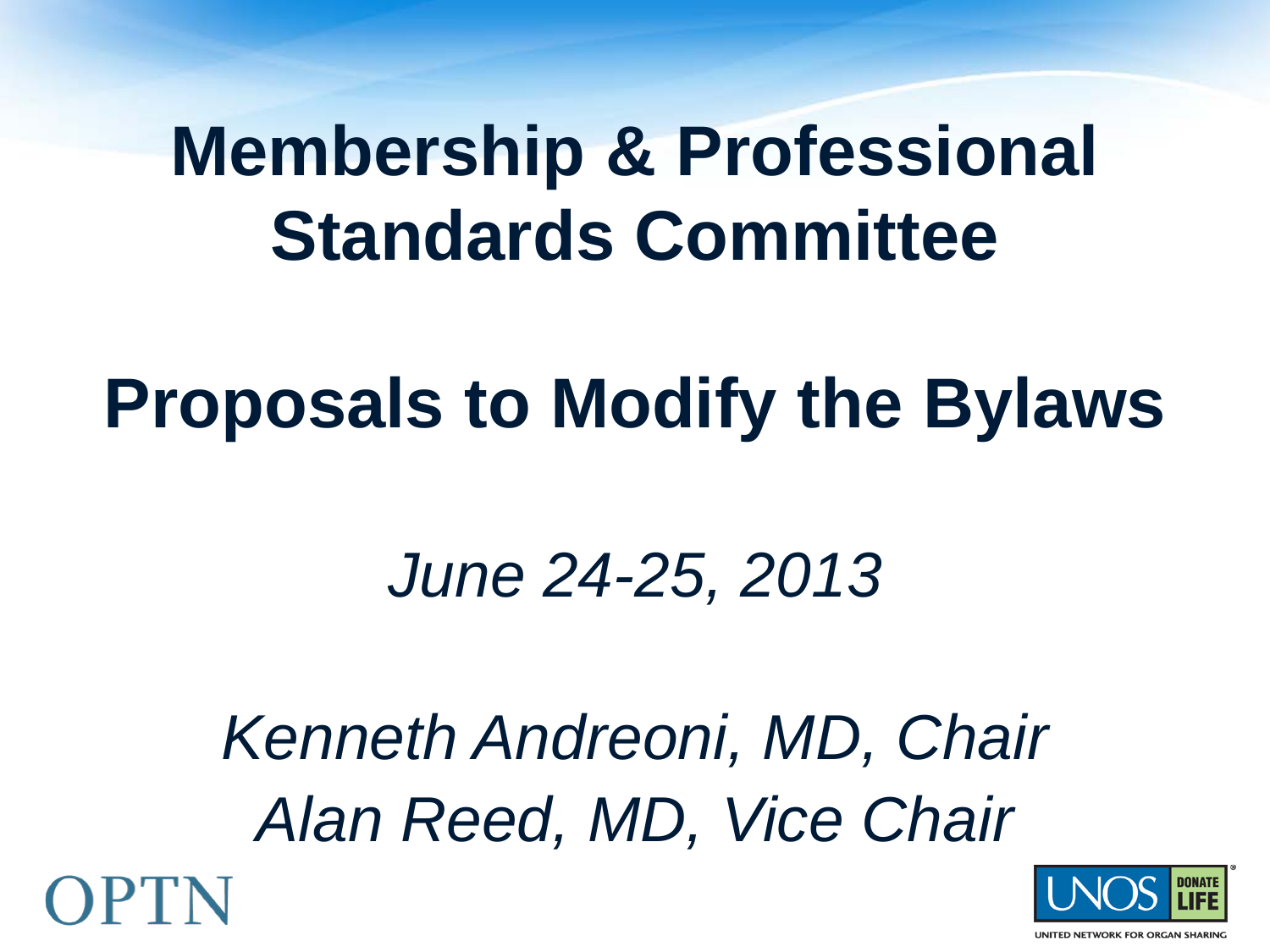# **Proposal to Better Define Notification Requirements for Periods of Functional Inactivity**



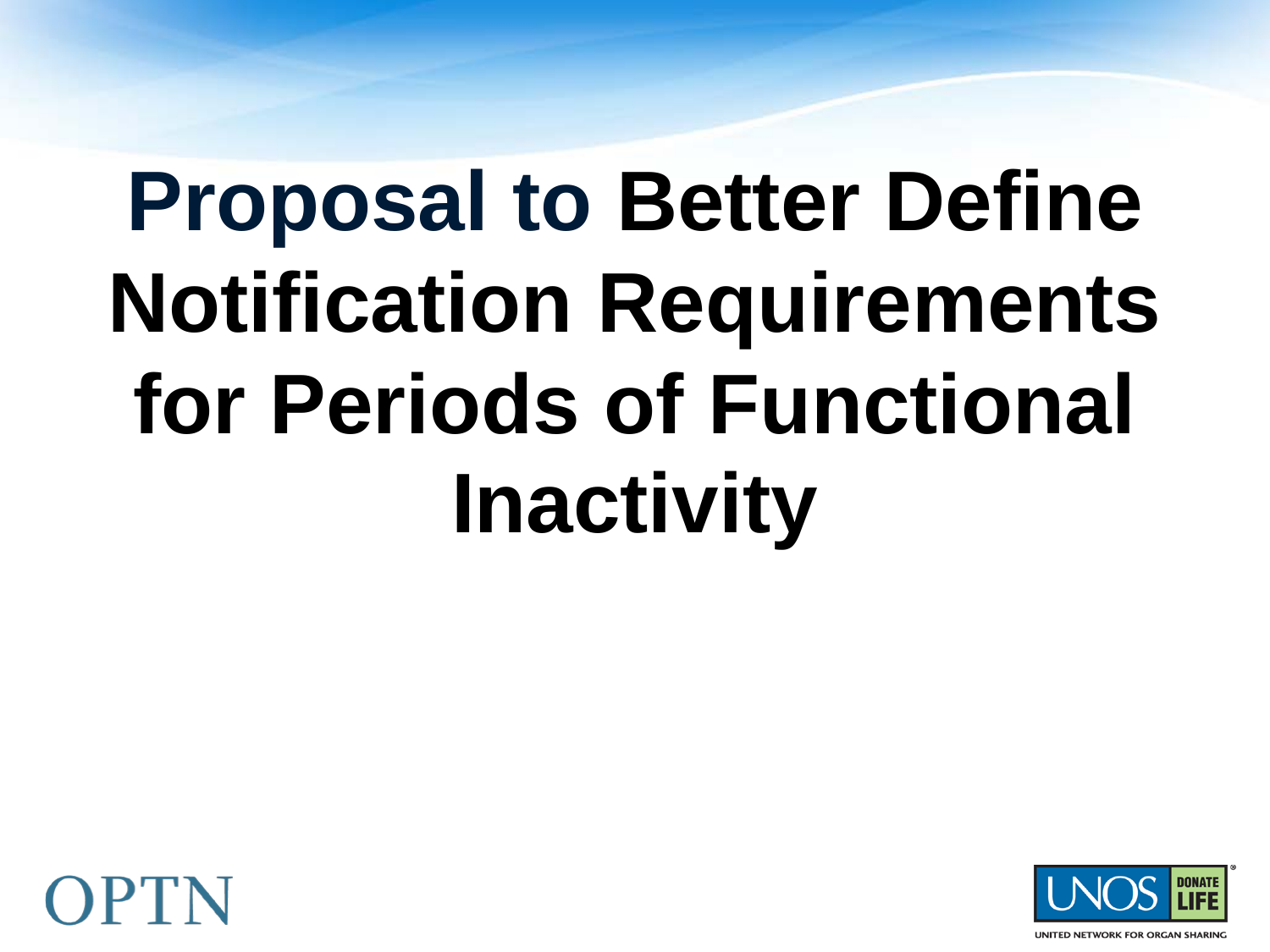#### **Proposal to Better Define Notification Requirements for Periods of Functional Inactivity**

- Public comment feedback included support for proposed language, with recommendations for modification:
	- Define "affected patients" for component cessation
	- Consider changing cohort for inactive waiting list reviews



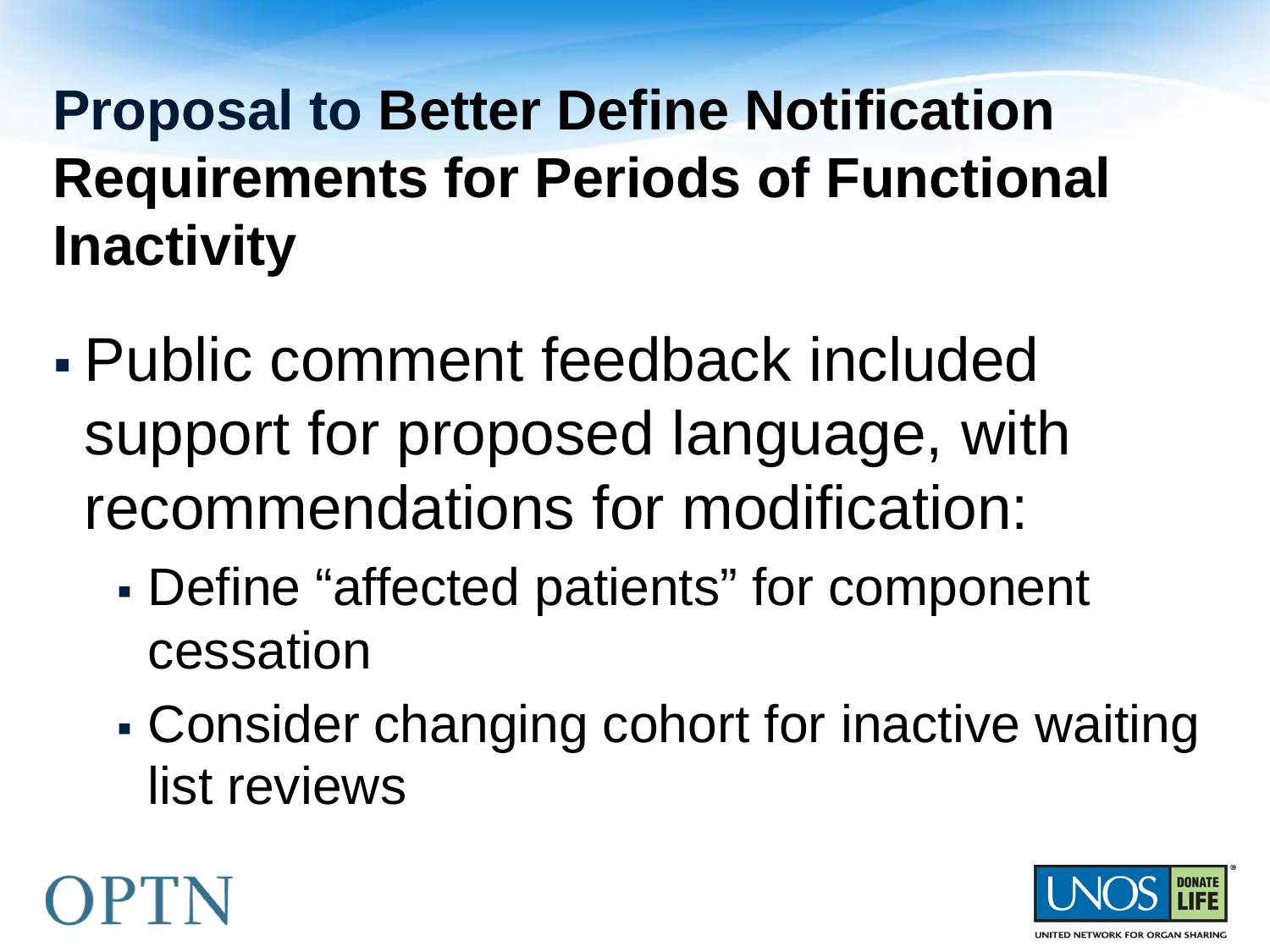## **Appendix K Modifications – Post Public Comment**

| <b>Ceased</b><br><b>Component</b> | <b>Affected Groups of Patients*</b>                                                                                                                    |
|-----------------------------------|--------------------------------------------------------------------------------------------------------------------------------------------------------|
| <b>Living Donor Component</b>     | <b>Potential Living Donors</b><br>Potential and waitlisted candidates who have<br>already expressed interest in LD                                     |
| <b>Deceased Donor Component</b>   | Potential and waitlisted deceased donor<br>candidates                                                                                                  |
| <b>Adult Component</b>            | Potential and waitlisted adult candidates<br>Potential and waitlisted pediatric candidates<br>who may turn 18 during the component<br>cessation period |
| <b>Pediatric Component</b>        | Potential and waitlisted pediatric candidates                                                                                                          |
| * as defined in the Bylaws        |                                                                                                                                                        |

OPTN



UNITED NETWORK FOR ORGAN SHARING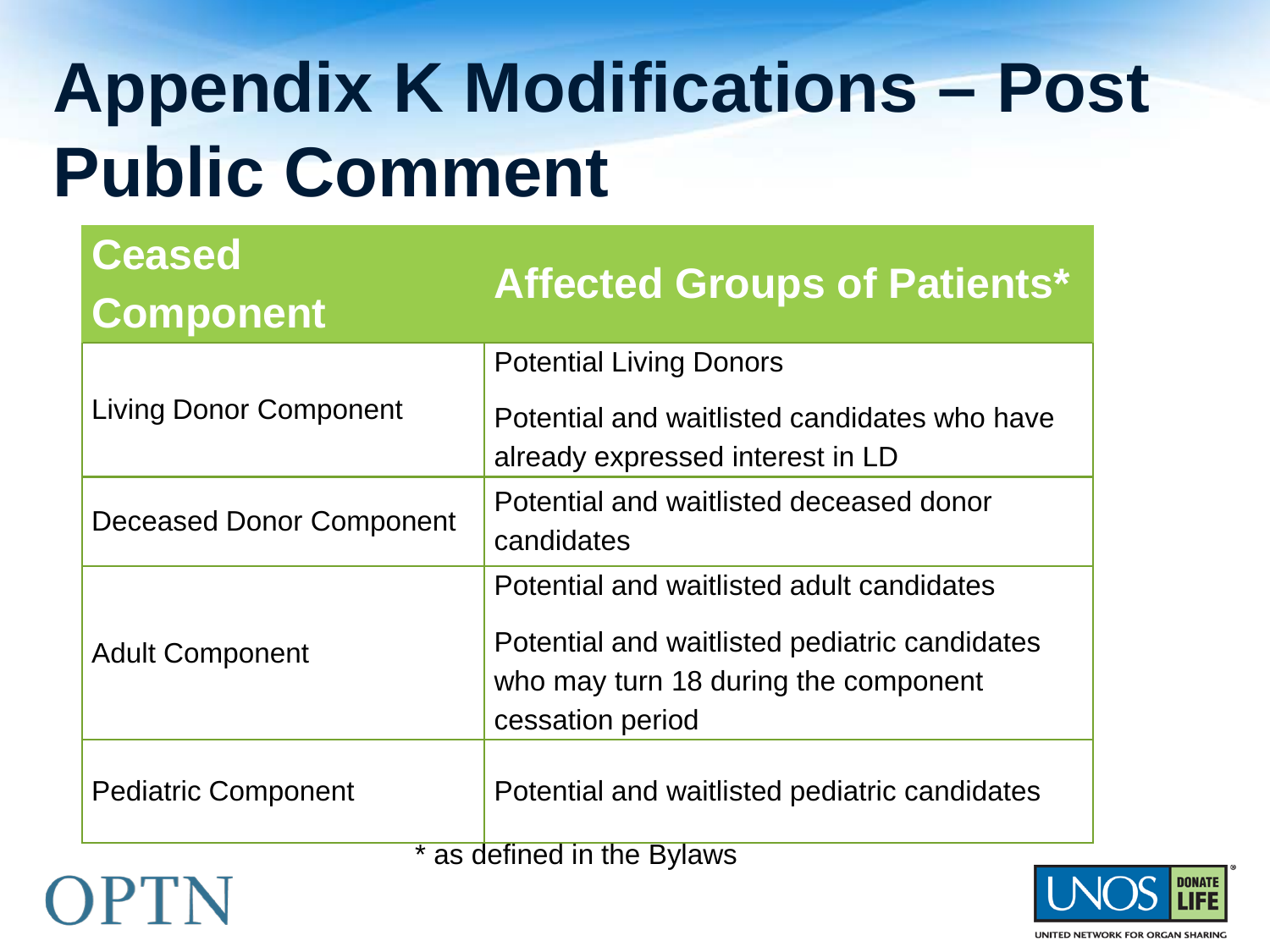## **Additional Appendix D & K Modifications**

- Change in monitoring approach
- Change current cohort from "…during any 365 day period" to "…during any calendar year."



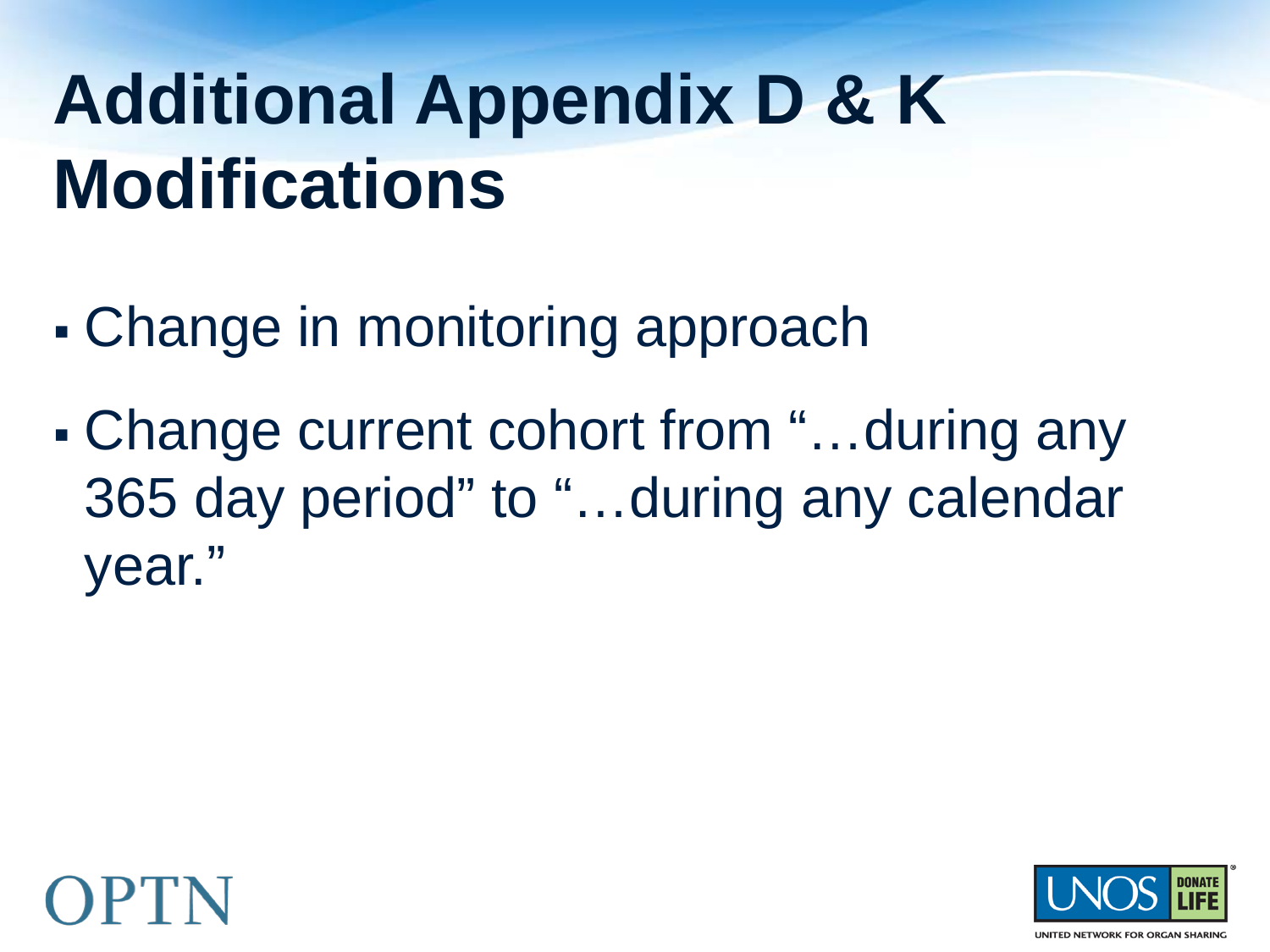## **Resolution 15**

**RESOLVED, that modifications to Bylaws, Appendix D (Membership Requirements for Transplant Hospitals and Transplant Programs), Sections 9 and 10(B), as set forth in Resolution 15, are hereby approved, effective January 1, 2014; and that modifications to Appendix K, Section 1 (Transplant Program Inactivity, Withdrawal, and Termination) are hereby approved, as set forth in Resolution 15, effective September 1, 2013.**

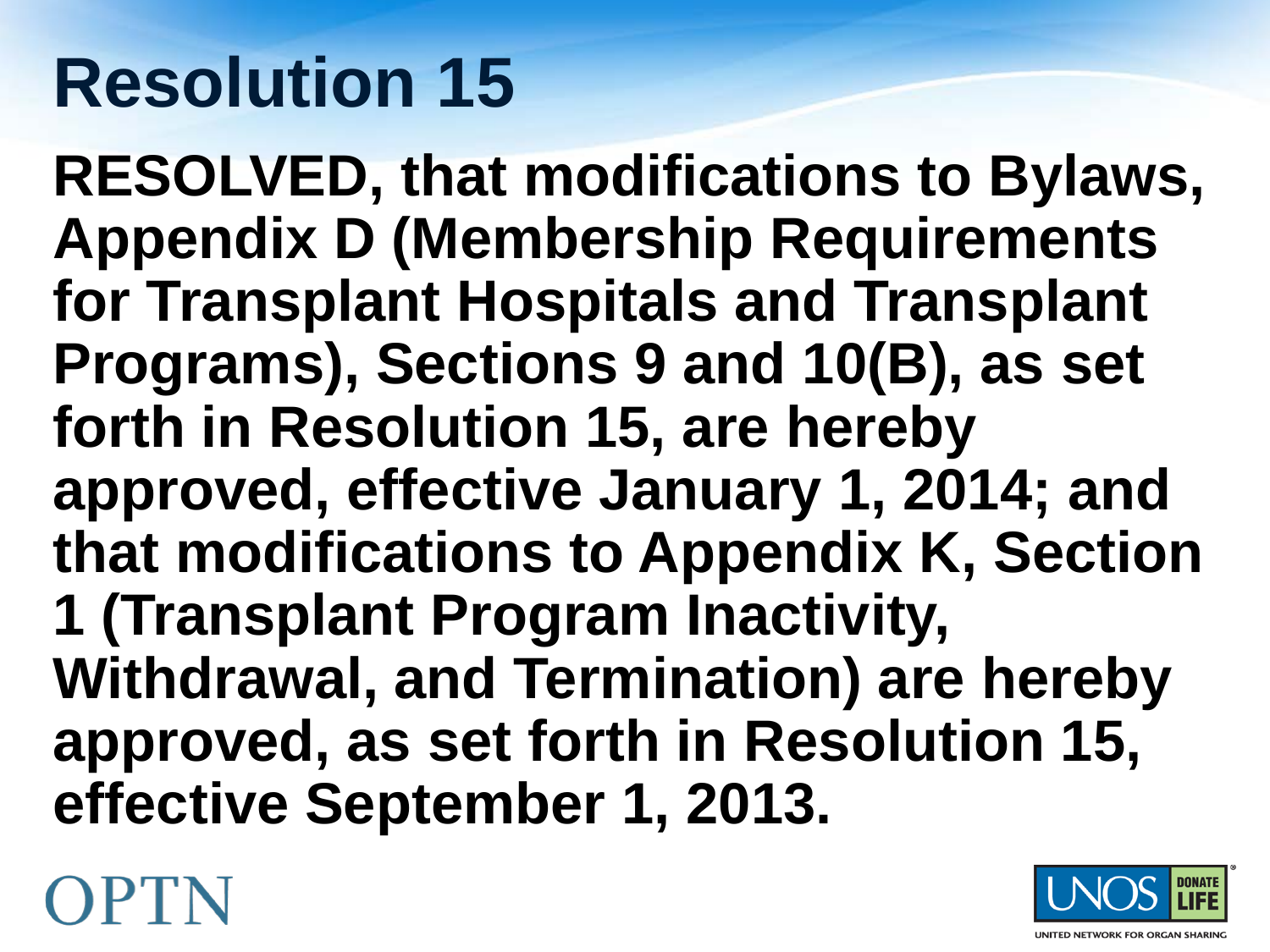**Proposal to Remove Appendix J of OPTN Bylaws for the Combined Heart-Lung Transplant Program Designation** *Sponsoring Committees: Thoracic Organ Transplantation Committee and Membership and Professional Standards Committee (MPSC)*

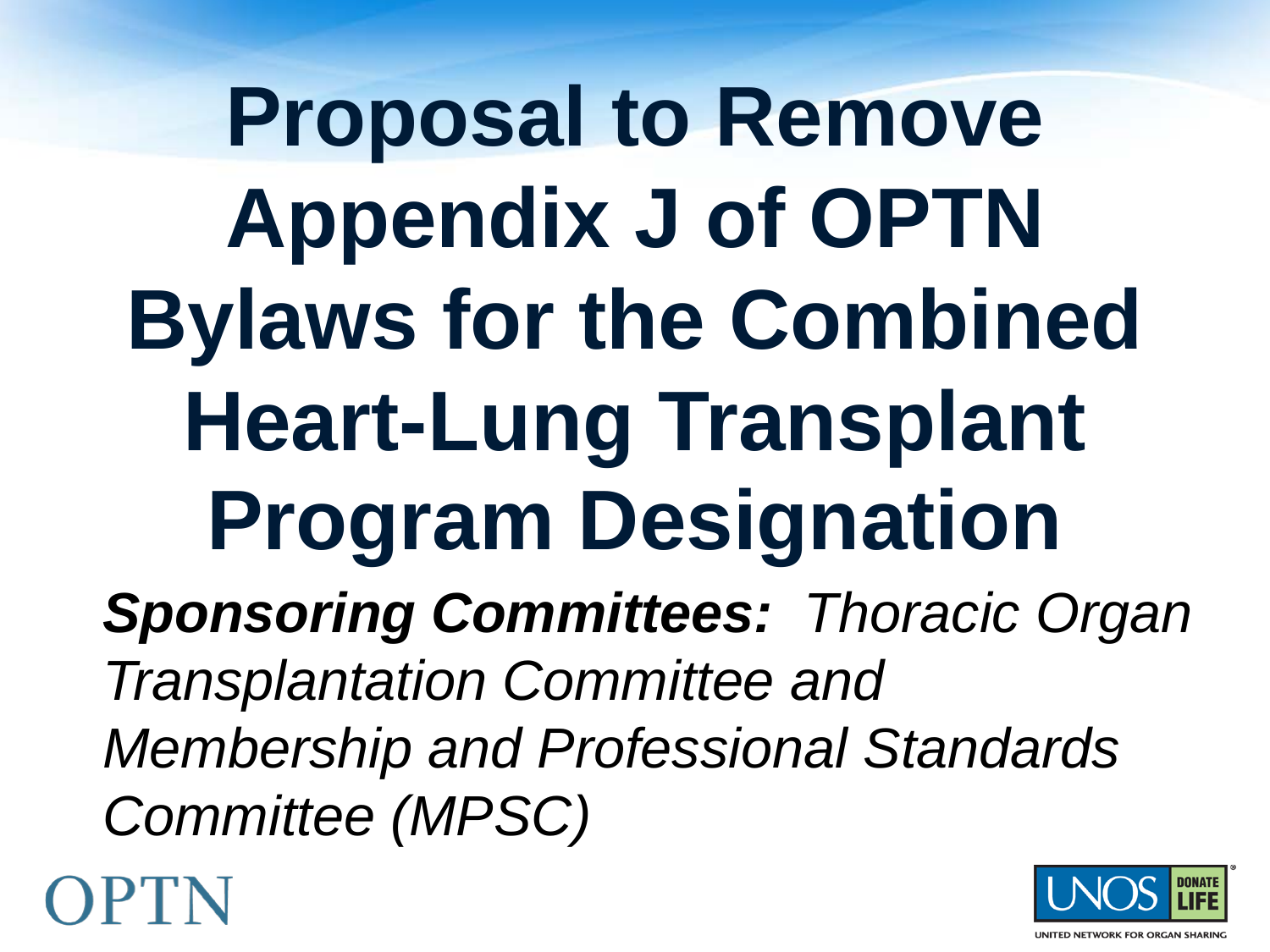#### **Proposal to Remove Appendix J of OPTN Bylaws for the Combined Heart-Lung Transplant Program Designation**

If approved, all combined organ transplants will be permitted if the member concurrently has approved transplant program designations for all organs being transplanted into the recipient. Currently, the Heart-Lung transplant program designation is the only exception to this practice.



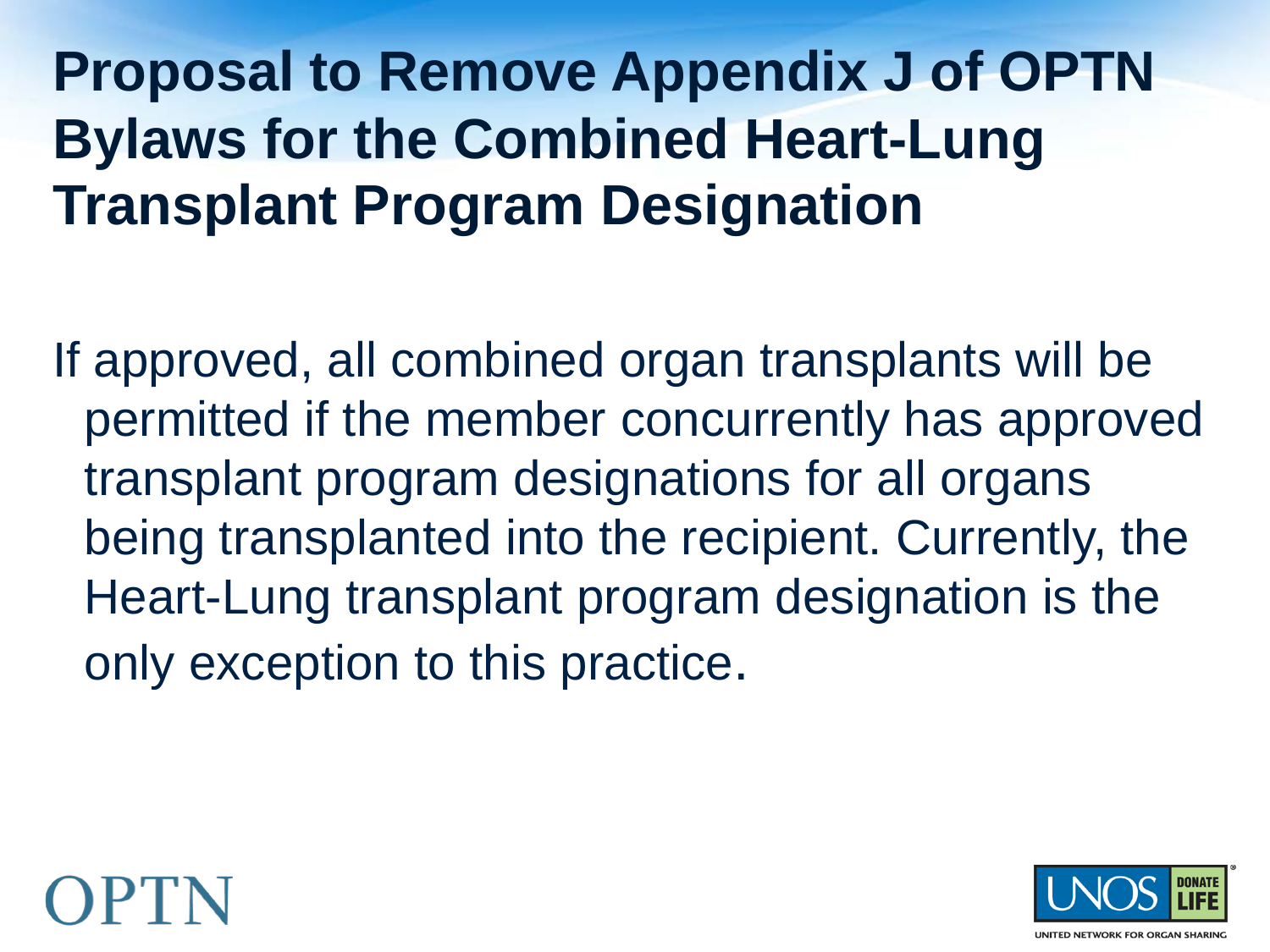### **Remove Appendix J of OPTN Bylaws for the Combined Heart-Lung Transplant Program Designation**

Public comment feedback was broadly supportive with these questions:

- Loss of combined organ transplant "expertise" perspective – no special qualifications now
- Inconsistency with CMS program requirements -CMS has indicated a willingness to accept the elimination of the heart-lung program designation